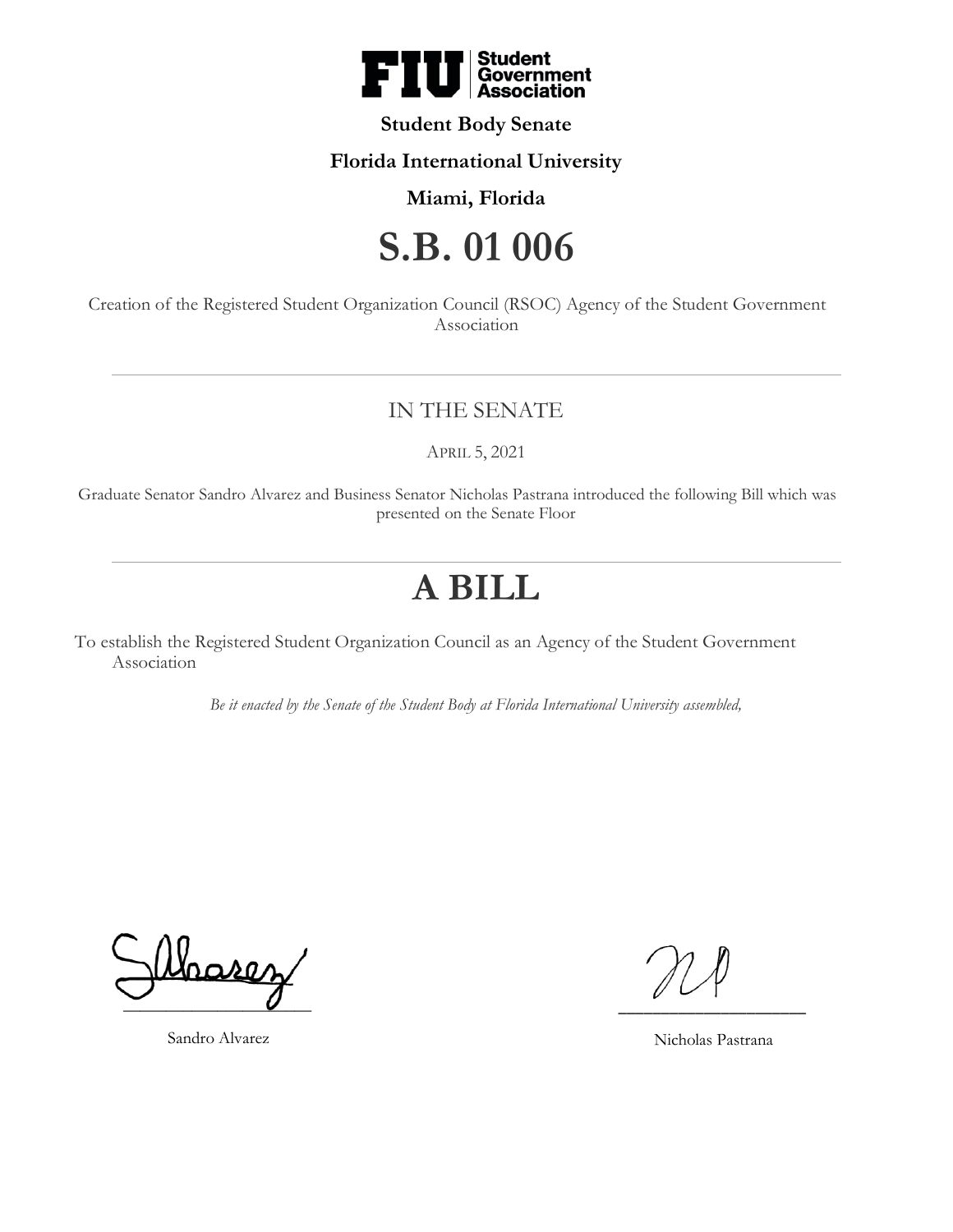# ■ Student<br>| Government<br>| Association FII

**Whereas,** According to SGAC§9.01.2 "Agencies shall be student organizations whom have their creation, purpose, structure, and constitution approved by the Student Government Association. Agencies shall serve as bodies over their respective domains of focus, beholden to the Student Government Association Constitution, Statutes, and their individual internal rules. Agencies shall serve the University Student Body in a specified general capacity"

**Whereas,** The Registered Student Organization Council, also known as RSOC, is a Student Organization that serves the Student Body as a whole for the general purpose of registration, development, and funding for undergraduate and graduate student organizations. The Registered Student Organization Council governs and represents these entities, ranging from honor societies, engineering, business, and cultural organizations to name a few. The Council supplements academic studies by introducing to the student body these organizations to become more involved at the University

**Whereas,** The Registered Student Organization Council has submitted all documents necessary and proper for their formation as an Agency in the Student Government Association

**Whereas,** The Registered Student Organization Council serves the Student Body in this capacity currently and has demonstrated an exceptional commitment to the Student Body of Florida International University and Student leadership

**Whereas,** The Student Government Association and the Student Body as a whole gain an extreme benefit from this organization and its continued existence

**Whereas,** The organization has submitted documentation detailing their intent to join the Student Government Association as an Agency

**Now Therefore,** The Senate of the Student Body does hereby recognize the Registered Student Organization Council as a unit of the Student Government Association and does hereby confer the status of Agency to the Registered Student Organization Council from this point forward.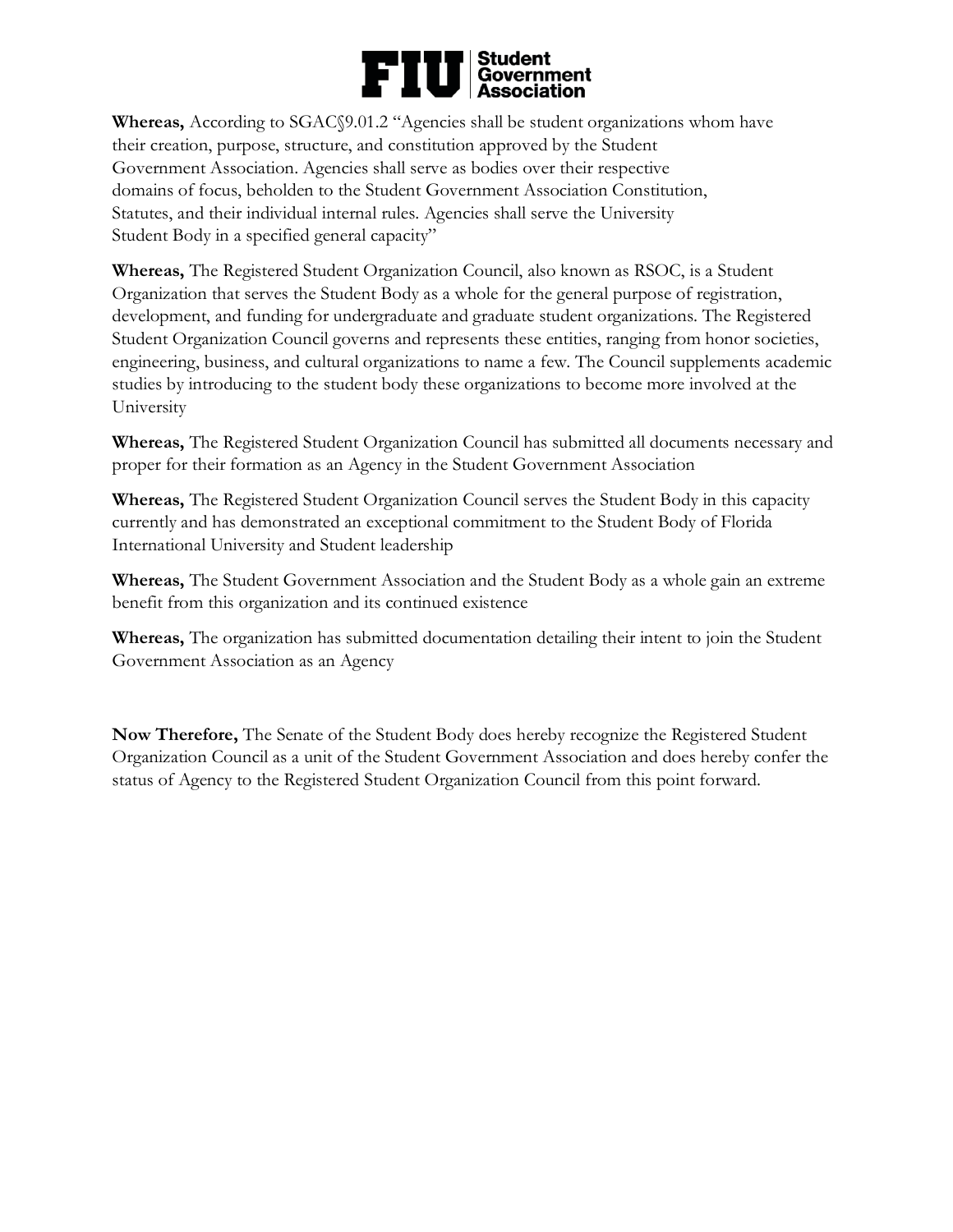

#### Senate Bill Transmission Form

This Bill is presented by the Senate of the Student Body at Florida International University presiding in its first session in the year 2020. It is presented by the Senate President Pro-Tempore and affixed with the signature of the Senate President. Both the Senate President and the Senate President Pro-Tempore affirm that the information presented below is accurate and that the bill has successfully passed in the Senate of the Student Body. The bill is presented on this day and this hour and in this place for signature or veto.

| SB 01 006                                               |                                                 |                                               |              |
|---------------------------------------------------------|-------------------------------------------------|-----------------------------------------------|--------------|
| Date Introduced                                         | March 28th                                      |                                               |              |
| Committees Assigned                                     | Student Life and Academic<br>Concerns Committee |                                               |              |
| Vote in Student Life and Academic<br>Concerns Committee | $For -$                                         | Against -                                     | Abstaining - |
| Vote Count in the Senate                                | For -                                           | Against -                                     | Abstaining - |
| Signature of the Senate President                       |                                                 | Signature of the Senate President Pro-Tempore |              |

 $(0.4 / 05 / 2021)$ 

Alexandra Valdes President of the Student Body

This signature acknowledges the receipt of this bill to the desk of the president awaiting signature or veto.